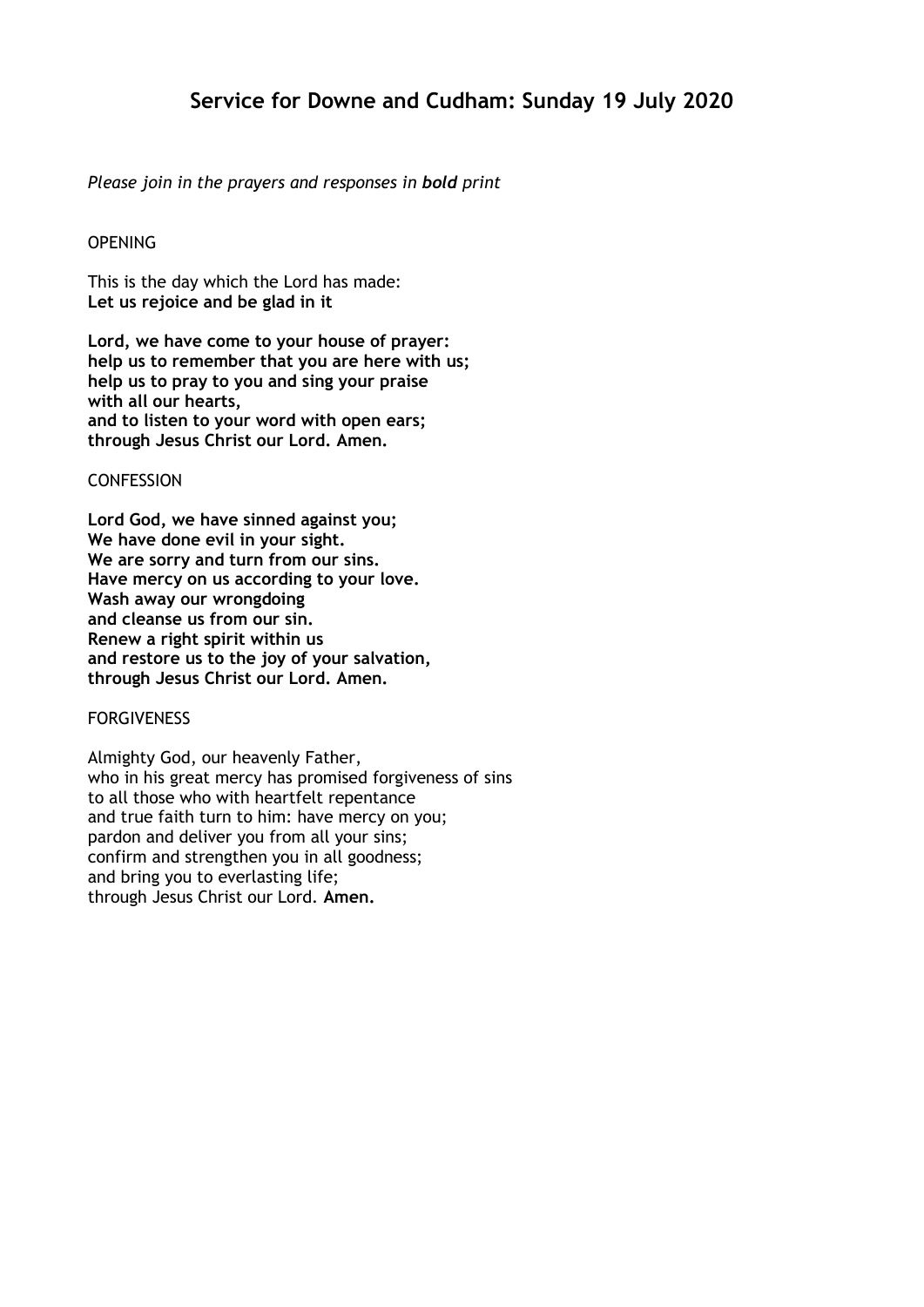BIBLE READING: Romans 8:12-25

**<sup>12</sup>** Therefore, brothers and sisters, we have an obligation – but it is not to the flesh, to live according to it. **<sup>13</sup>** For if you live according to the flesh, you will die; but if by the Spirit you put to death the misdeeds of the body, you will live.

**<sup>14</sup>** For those who are led by the Spirit of God are the children of God. **<sup>15</sup>** The Spirit you received does not make you slaves, so that you live in fear again; rather, the Spirit you received brought about your adoption to sonship. And by him we cry, *'Abba,* Father.' **<sup>16</sup>** The Spirit himself testifies with our spirit that we are God's children. <sup>17</sup> Now if we are children, then we are heirs - heirs of God and co-heirs with Christ, if indeed we share in his sufferings in order that we may also share in his glory.

**<sup>18</sup>** I consider that our present sufferings are not worth comparing with the glory that will be revealed in us. **<sup>19</sup>** For the creation waits in eager expectation for the children of God to be revealed. **<sup>20</sup>** For the creation was subjected to frustration, not by its own choice, but by the will of the one who subjected it, in hope **<sup>21</sup>** that the creation itself will be liberated from its bondage to decay and brought into the freedom and glory of the children of God.

**<sup>22</sup>** We know that the whole creation has been groaning as in the pains of childbirth right up to the present time. **<sup>23</sup>** Not only so, but we ourselves, who have the firstfruits of the Spirit, groan inwardly as we wait eagerly for our adoption to sonship, the redemption of our bodies. **<sup>24</sup>** For in this hope we were saved. But hope that is seen is no hope at all. Who hopes for what they already have? **<sup>25</sup>** But if we hope for what we do not yet have, we wait for it patiently.

COMMENT

BIBLE READING: Matthew 13.24-30,36-43

**<sup>24</sup>** Jesus told them another parable: 'The kingdom of heaven is like a man who sowed good seed in his field. **<sup>25</sup>** But while everyone was sleeping, his enemy came and sowed weeds among the wheat, and went away. **<sup>26</sup>** When the wheat sprouted and formed ears, then the weeds also appeared. **<sup>27</sup>** 'The owner's servants came to him and said, "Sir, didn't you sow good seed in your field? Where then did the weeds come from?"

**<sup>28</sup>** '"An enemy did this," he replied.

'The servants asked him, "Do you want us to go and pull them up?"

**<sup>29</sup>** '"No," he answered, "because while you are pulling up the weeds, you may uproot the wheat with them. <sup>30</sup> Let both grow together until the harvest. At that time I will tell the harvesters: first collect the weeds and tie them in bundles to be burned; then gather the wheat and bring it into my barn."'

**<sup>36</sup>** Then he left the crowd and went into the house. His disciples came to him and said, 'Explain to us the parable of the weeds in the field.'

**<sup>37</sup>** He answered, 'The one who sowed the good seed is the Son of Man. **<sup>38</sup>** The field is the world, and the good seed stands for the people of the kingdom. The weeds are the people of the evil one, **<sup>39</sup>** and the enemy who sows them is the devil. The harvest is the end of the age, and the harvesters are angels.

**<sup>40</sup>** 'As the weeds are pulled up and burned in the fire, so it will be at the end of the age. **<sup>41</sup>** The Son of Man will send out his angels, and they will weed out of his kingdom everything that causes sin and all who do evil. **<sup>42</sup>** They will throw them into the blazing furnace, where there will be weeping and gnashing of teeth. **<sup>43</sup>** Then the righteous will shine like the sun in the kingdom of their Father. Whoever has ears, let them hear.

COMMENT